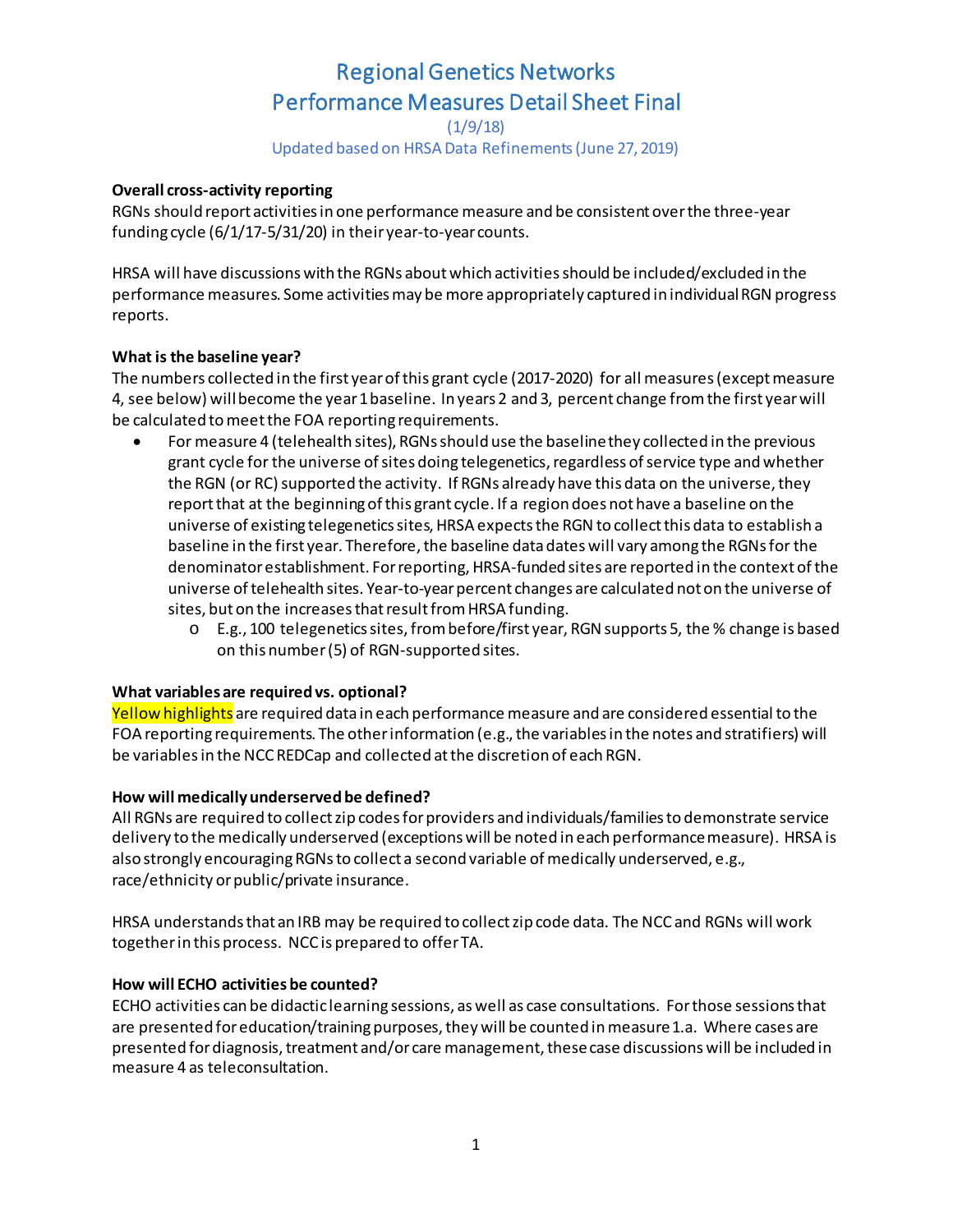(1/9/18)

Updated based on HRSA Data Refinements (June 27, 2019)

### **1.a: Number of providers, individuals, and families that received education or training on genetics from the RGN program**

| Goal                       | Increase the number of providers, individuals, and families using RGN resources             |                                                                    |  |
|----------------------------|---------------------------------------------------------------------------------------------|--------------------------------------------------------------------|--|
| <b>Definition</b>          | Number of providers, individuals, and families that received<br><b>Numerator</b>            |                                                                    |  |
|                            |                                                                                             | education or training on genetics from the RGN program,            |  |
|                            |                                                                                             | cumulative since start of program                                  |  |
|                            | <b>Denominator</b>                                                                          |                                                                    |  |
|                            | <b>Unit Type</b>                                                                            | Number                                                             |  |
|                            | <b>Unit Number</b>                                                                          |                                                                    |  |
| <b>Notes</b>               | Education and training in telehealth/telemedicine are counted in measure<br>$\bullet$<br>3. |                                                                    |  |
|                            | List of included education and training that "count" for this measure are:                  |                                                                    |  |
|                            | O                                                                                           | Active/Registered Participants in the following educational        |  |
|                            |                                                                                             | sessions:                                                          |  |
|                            |                                                                                             | In-person training sessions                                        |  |
|                            |                                                                                             | Webinars                                                           |  |
|                            |                                                                                             | On-line courses                                                    |  |
|                            |                                                                                             | ECHO educational sessions (note that these are the didactic<br>٠   |  |
|                            |                                                                                             | learning sessions; case consultations are included in              |  |
|                            | measure 4)                                                                                  |                                                                    |  |
|                            | Name and date of the training should be recorded<br>٠                                       |                                                                    |  |
|                            |                                                                                             | In terms of counts:                                                |  |
|                            | O                                                                                           | Collect separately for providers and individuals/families          |  |
|                            | Actual/Precise count from each event<br>O                                                   |                                                                    |  |
|                            | $\circ$                                                                                     | Duplicated count of individuals will be allowed for measure (ie if |  |
|                            |                                                                                             | one individual attends two RGN educational events, they can be     |  |
|                            |                                                                                             | counted twice.)                                                    |  |
|                            | O                                                                                           | Annual meeting participants should be recorded once, and not in    |  |
|                            |                                                                                             | separate sessions of the annual meeting.                           |  |
|                            | O                                                                                           | Vendors are not considered providers and should not be included in |  |
|                            |                                                                                             | annual meeting counts.                                             |  |
|                            | O                                                                                           | High school students should not be included in this performance    |  |
| <b>Data Source</b>         |                                                                                             | measure.                                                           |  |
| <b>Stratifiers for</b>     | RGN input to NCC REDCap<br>Individuals/Families                                             |                                                                    |  |
|                            | $\bullet$                                                                                   |                                                                    |  |
| registered<br>participants | $\bullet$                                                                                   | Zip code for individuals/families - rurality, state, region        |  |
|                            |                                                                                             | If zip code cannot be submitted, medically underserved             |  |
|                            |                                                                                             | individuals/families zip code checkbox-Yes/No                      |  |
|                            |                                                                                             | Genetics/Non-genetics providers                                    |  |
|                            |                                                                                             | Provider specialty/type                                            |  |
|                            |                                                                                             | Genetic providers: MD/DO, PhD, genetic counselors, other           |  |
|                            |                                                                                             | (NPs, PAs, dietitians, and others that work in genetic             |  |
|                            |                                                                                             | practices/settings, e.g., MSW)                                     |  |
|                            |                                                                                             | Non-genetics healthcare providers:                                 |  |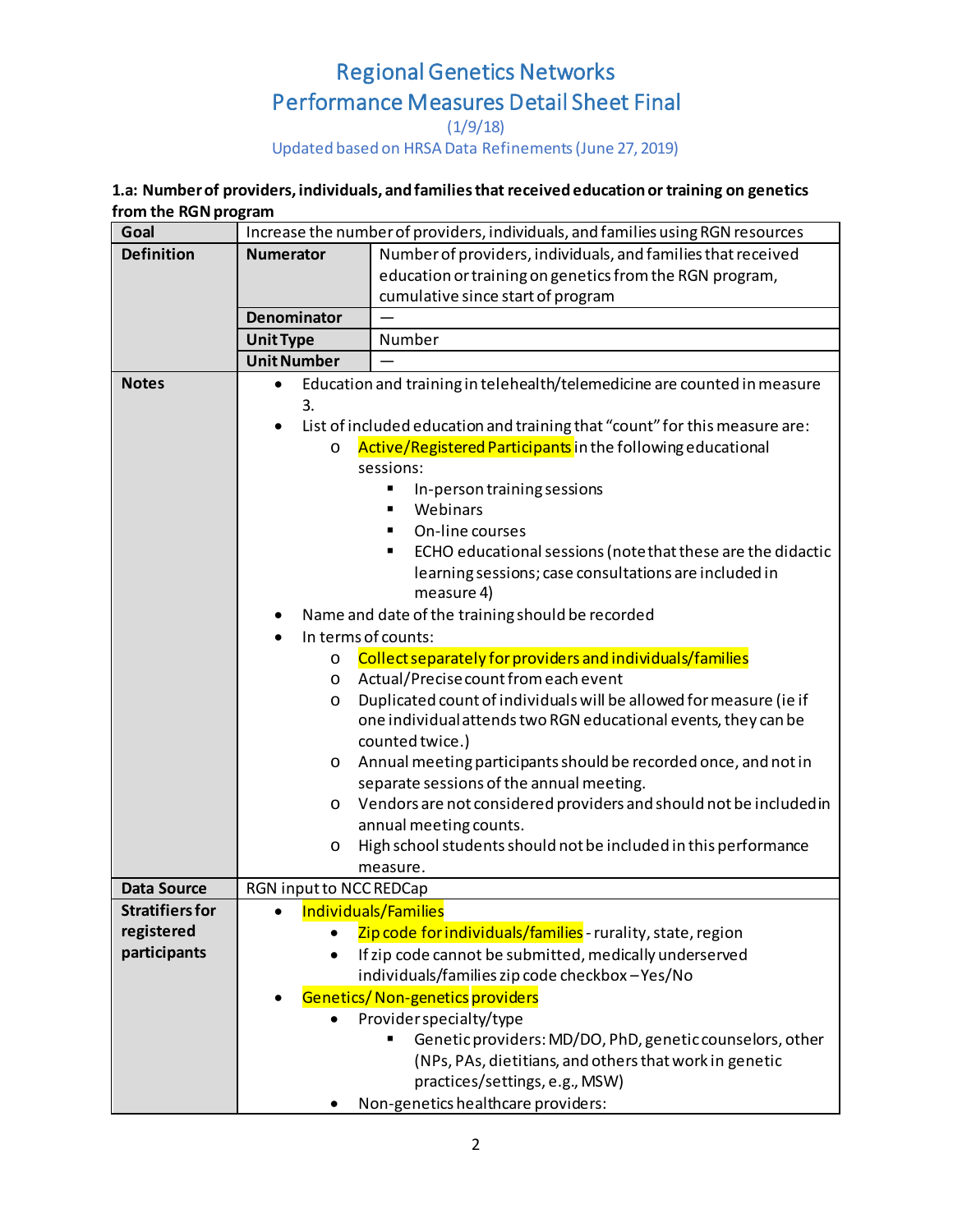(1/9/18)

| Primary care providers: (MD/DO pediatrics, family<br>٠<br>medicine, internal medicine, general medicine) NPs, PAs,<br>dietitians, and others that work in primary care<br>practices/settings, e.g., MSW)<br>Non-genetics specialty (MD/DO cardiologist, etc.), NPs, PAs,<br>п<br>dietitians, and others that work in specialty<br>practices/settings, e.g., MSW)<br>Othersettings<br>٠<br><b>Publichealth</b><br>Other (Community Health Workers, administrative<br>staff) |
|----------------------------------------------------------------------------------------------------------------------------------------------------------------------------------------------------------------------------------------------------------------------------------------------------------------------------------------------------------------------------------------------------------------------------------------------------------------------------|
| Zip code for providers should be recorded for PRIMARY practice<br>location site (one zip code) - rurality, state, region.<br>Zip code for genetic counseling students or other professional<br>students (e.g., public health, medicine, nursing) should be recorded<br>for the school attended.<br>Provider works in a primary care setting Yes/No<br>CEUs, CMEs, MOCs awarded                                                                                             |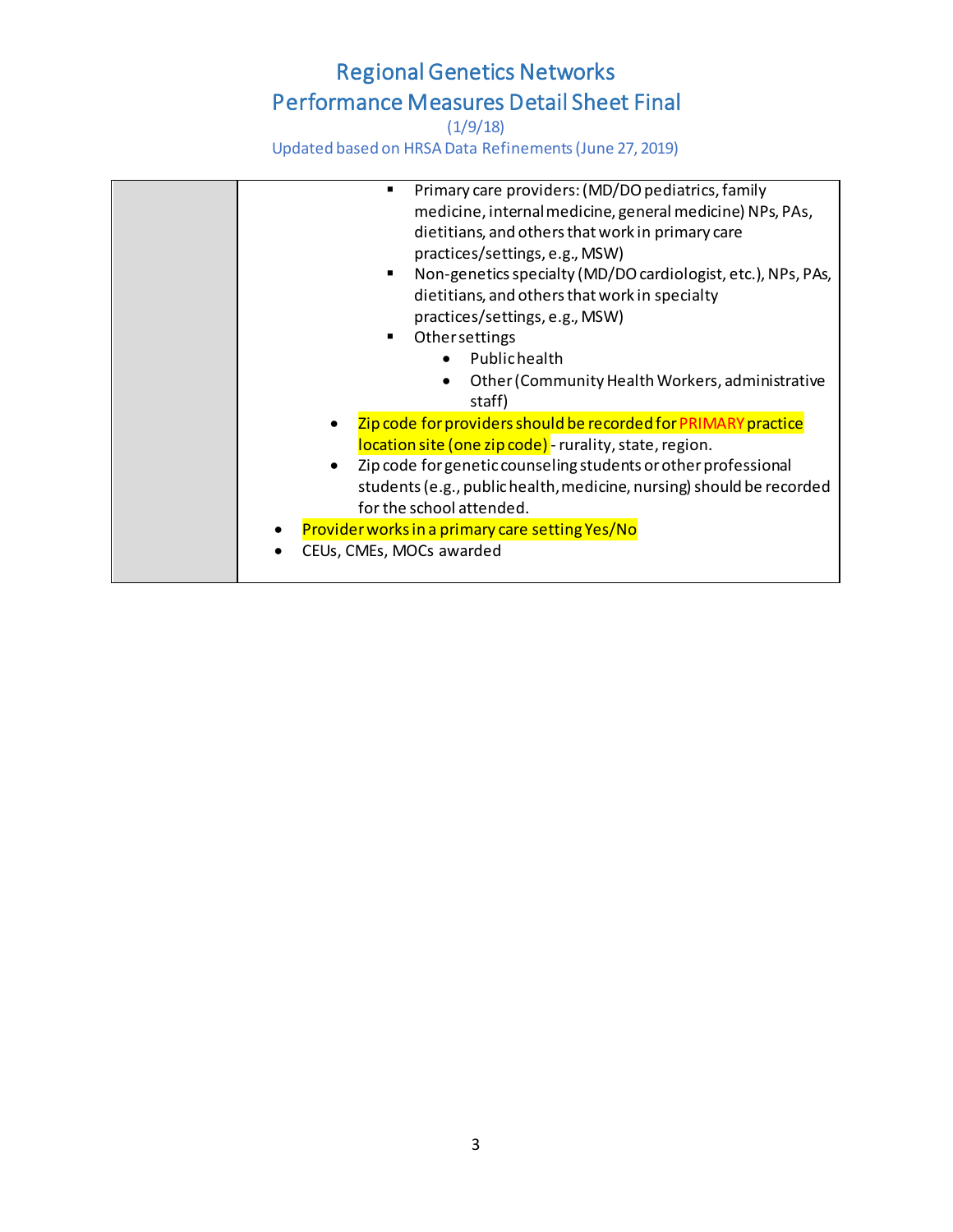(1/9/18)

Updated based on HRSA Data Refinements (June 27, 2019)

### **Measure 1.b: Number of resources on genetics used/accessed from the RGN program**

| Goal               | Increase the number of providers, individuals, and families using RGN resources       |                                                                  |
|--------------------|---------------------------------------------------------------------------------------|------------------------------------------------------------------|
| <b>Definition</b>  | <b>Numerator</b>                                                                      | Number of RGN resources used/accessed by providers,              |
|                    |                                                                                       | individuals, and families, cumulative since start of program     |
|                    | <b>Denominator</b>                                                                    |                                                                  |
|                    | <b>Unit Type</b>                                                                      | Number                                                           |
|                    | <b>Unit Number</b>                                                                    |                                                                  |
| <b>Notes</b>       | Education and training in telehealth/telemedicine are counted in measure<br>$\bullet$ |                                                                  |
|                    | 3.<br>List of included resources that "count" for this measure are:                   |                                                                  |
|                    | O                                                                                     | Website home page visits-Primary required                        |
|                    |                                                                                       | Secondary websites, regardless of when the project was           |
|                    |                                                                                       | funded, can be counted by the RGN                                |
|                    | $\circ$                                                                               | Website unique visits-Primary required                           |
|                    |                                                                                       | Secondary websites, regardless of when the project was           |
|                    |                                                                                       | funded, can be counted by the RGN                                |
|                    | O                                                                                     | National meeting poster and oral presentations (indicate meeting |
|                    |                                                                                       | name and sponsorship)                                            |
|                    | Publications (by name)<br>$\circ$                                                     |                                                                  |
|                    | Downloaded resources (count all resources available; regardless of<br>O               |                                                                  |
|                    | year developed)                                                                       |                                                                  |
|                    | Apps                                                                                  |                                                                  |
|                    | PDFs (by name)                                                                        |                                                                  |
|                    | Recorded webinars/courses accessed (by name)<br>O                                     |                                                                  |
|                    | Social media analytics<br>$\circ$                                                     |                                                                  |
|                    | LinkedIn Discussion                                                                   |                                                                  |
|                    |                                                                                       | Facebook reporting (see separate instruction sheet)              |
|                    |                                                                                       | Reach<br>$\bullet$                                               |
|                    |                                                                                       | Impressions                                                      |
|                    |                                                                                       | Engagement                                                       |
|                    |                                                                                       | Twitterfollowers                                                 |
|                    |                                                                                       | You Tube Video Views                                             |
|                    |                                                                                       | Annotate the materials that cover telegenetics                   |
|                    | O                                                                                     | Meeting presentations                                            |
|                    | O                                                                                     | New telegenetics resource documents                              |
|                    | $\circ$                                                                               | Downloaded resources on telegenetics                             |
|                    | O                                                                                     | Recorded telegenetics webinars                                   |
| <b>Data Source</b> | RGN input to NCC REDCap                                                               |                                                                  |
| <b>Stratifiers</b> |                                                                                       | State based on Google Analytics for website activity             |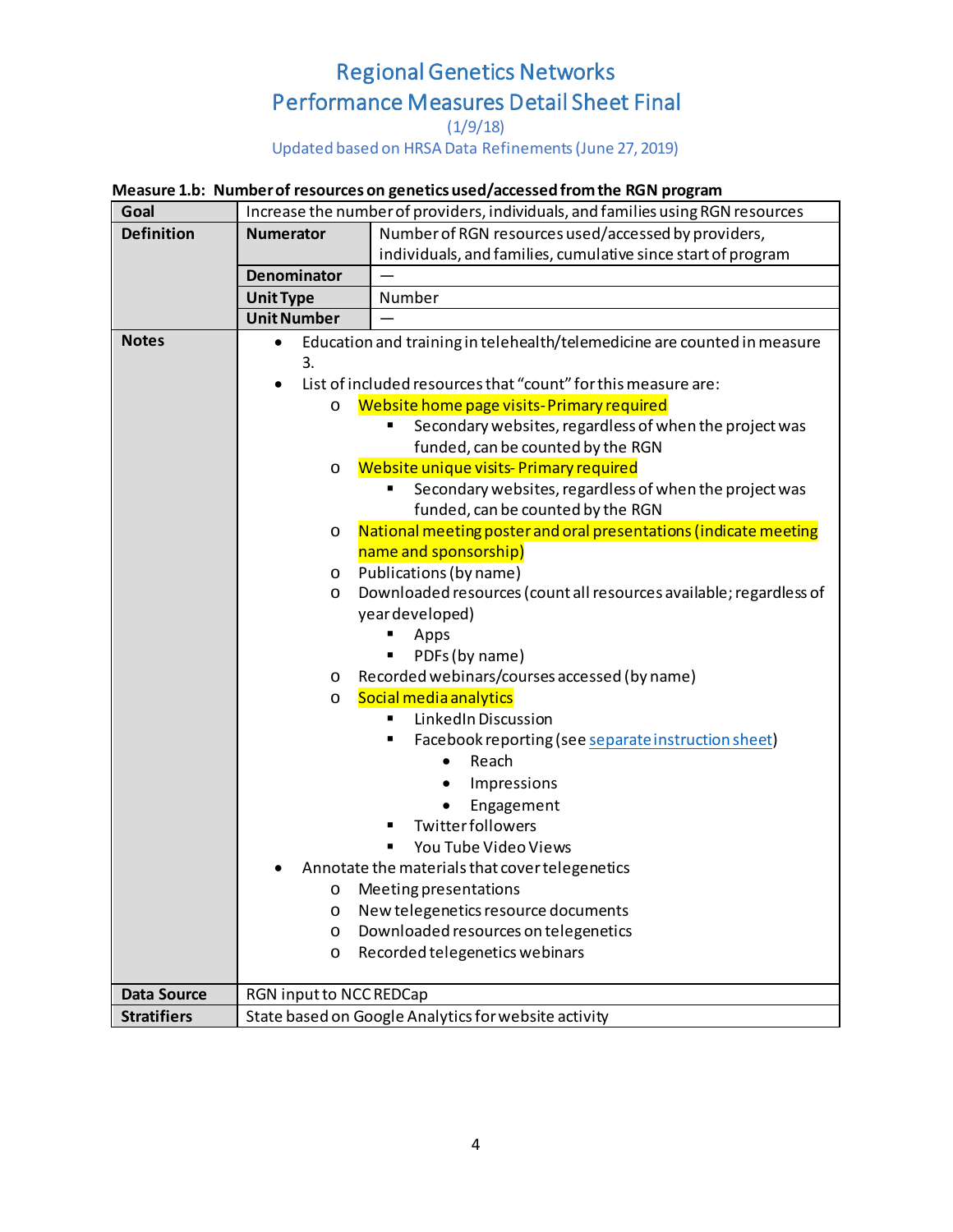(1/9/18)

Updated based on HRSA Data Refinements (June 27, 2019)

### **Measure 2: Number of patients for whom the RGN program facilitated connections to a geneticistor provided initial genetic services**

| Goal              | Increase the number of patients receiving services                                              |                                                                          |
|-------------------|-------------------------------------------------------------------------------------------------|--------------------------------------------------------------------------|
| <b>Definition</b> | <b>Numerator</b>                                                                                | Number of patients for whom the RGN program facilitated                  |
|                   |                                                                                                 | connections to a geneticist                                              |
|                   | <b>Denominator</b>                                                                              |                                                                          |
|                   | <b>Unit Type</b>                                                                                | Number                                                                   |
|                   | <b>Unit Number</b>                                                                              |                                                                          |
| <b>Notes</b>      | Counts of patients:                                                                             |                                                                          |
|                   | Actual/precise count of NEW genetic patients that are supported by<br>$\overline{O}$            |                                                                          |
|                   | the RGN via                                                                                     |                                                                          |
|                   | ٠<br>RGN salary support                                                                         |                                                                          |
|                   | HRSA-originated funding (subcontracts)<br>٠                                                     |                                                                          |
|                   | RGNs must submit justification to NCC for patient counts<br>٠                                   |                                                                          |
|                   |                                                                                                 | that are attributable to infrastructure or technical support.            |
|                   |                                                                                                 | Facilitated connection defined as:                                       |
|                   | $\circ$                                                                                         | Referral                                                                 |
|                   | O                                                                                               | Assessing family needs (screener tools/survey) and providing             |
|                   | referrals                                                                                       |                                                                          |
|                   | Initiating a conversation and assisting a family in taking to their PCP<br>$\circ$              |                                                                          |
|                   | and possible referral                                                                           |                                                                          |
|                   | Phoneline<br>$\circ$                                                                            |                                                                          |
|                   | Genetic services defined as:                                                                    |                                                                          |
|                   | O                                                                                               | In-person services provided through funded outreach clinic               |
|                   | In-person services provided by funded/contracted geneticist<br>O<br>Notes for genetic services: |                                                                          |
|                   | Do not include telemedicine services-telemedicine                                               |                                                                          |
|                   |                                                                                                 | services reported under PM5.                                             |
|                   |                                                                                                 | Only count new patients/visits-New patients are                          |
|                   |                                                                                                 | those seen for the first time or those for whom a                        |
|                   |                                                                                                 | second or third visit would not have been possible                       |
|                   |                                                                                                 | with the RGN support (e.g. helping fund a clinic). If                    |
|                   |                                                                                                 | a patient already is an established patient with the                     |
|                   |                                                                                                 | provider/clinic (ie., has been seen by the provider                      |
|                   |                                                                                                 | or clinic), they should not be counted.                                  |
|                   |                                                                                                 | Only count new patients seen by RGN-funded                               |
|                   |                                                                                                 | geneticists.                                                             |
|                   |                                                                                                 | By counting new patients every year, enables us to                       |
|                   |                                                                                                 | sum the number of new patients served over the                           |
|                   |                                                                                                 | grant cycle.                                                             |
|                   |                                                                                                 | RGNs should estimate/calculate the overlap of people counted in measures |
|                   |                                                                                                 | 2 and 5 because these numbers are being summed to establish the year     |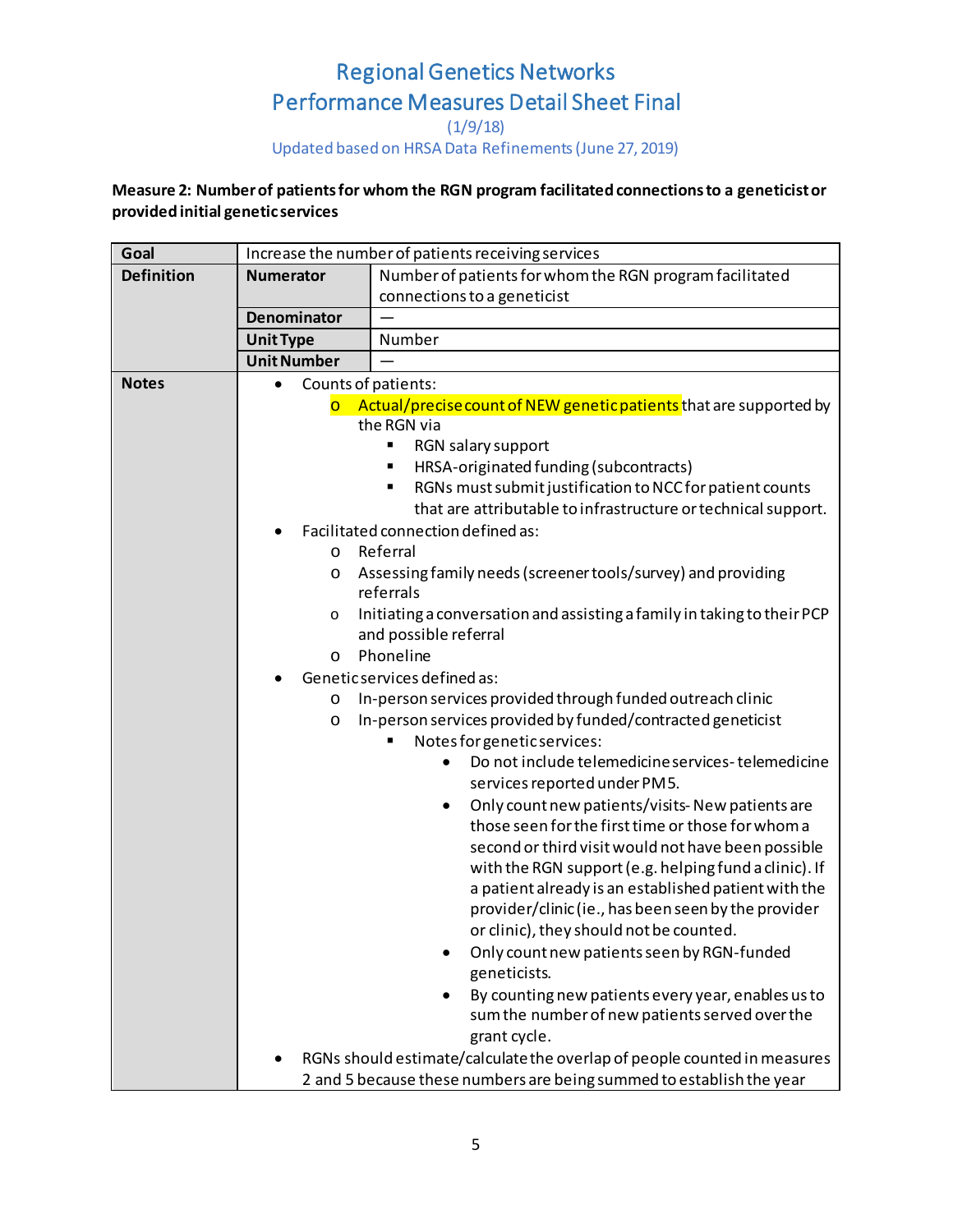(1/9/18)

|                    | one-baseline for the family/individuals served and in subsequent years to |  |  |
|--------------------|---------------------------------------------------------------------------|--|--|
|                    | calculate total numbers of family/individuals served.                     |  |  |
| Data Source        | RGN input to NCC REDCap                                                   |  |  |
| <b>Stratifiers</b> | Individuals/Families                                                      |  |  |
|                    | Zip code for individuals/families - rurality, state, region<br>$\bullet$  |  |  |
|                    | If zip code cannot be submitted, medically underserved                    |  |  |
|                    | individuals/families zip code checkbox-Yes/No                             |  |  |
|                    | Other medically underserved variables: race/ethnicity or<br>$\bullet$     |  |  |
|                    | public/private insurance                                                  |  |  |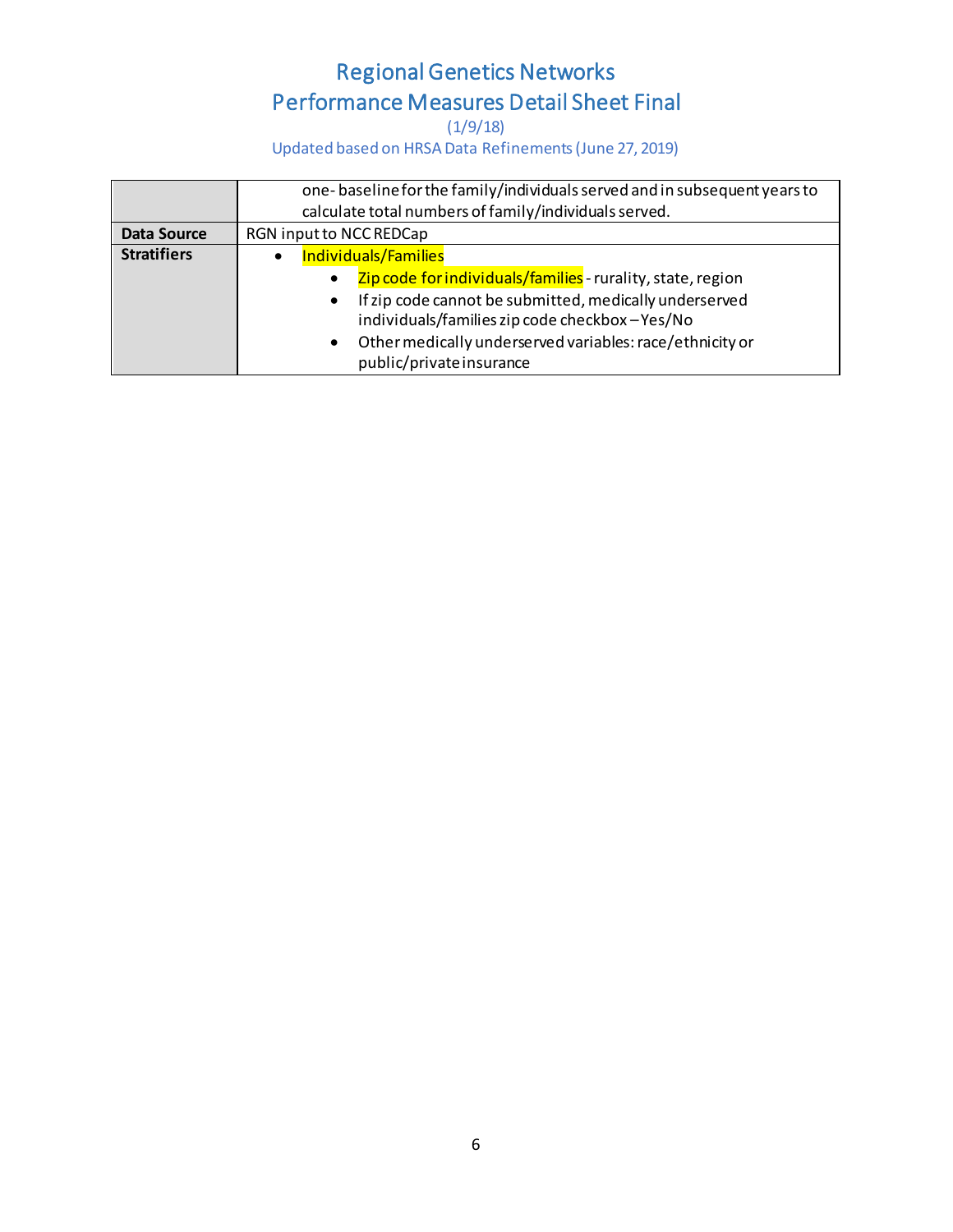### (1/9/18)

Updated based on HRSA Data Refinements (June 27, 2019)

### **Measure 3: Number of providers trained in an RGN-supported eventthat focuses on telehealth modalities for genetics**

| Goal               | Increase the number of providers that are trained to use                                                                                                           |                                                                                                                                                                                                                                                                                                                                                                                                                                                                                                                                                                                                                                                                                                                                                                                                                                                                                                                                                                                                                                                                                                                                                                       |  |
|--------------------|--------------------------------------------------------------------------------------------------------------------------------------------------------------------|-----------------------------------------------------------------------------------------------------------------------------------------------------------------------------------------------------------------------------------------------------------------------------------------------------------------------------------------------------------------------------------------------------------------------------------------------------------------------------------------------------------------------------------------------------------------------------------------------------------------------------------------------------------------------------------------------------------------------------------------------------------------------------------------------------------------------------------------------------------------------------------------------------------------------------------------------------------------------------------------------------------------------------------------------------------------------------------------------------------------------------------------------------------------------|--|
|                    | teleconsultation/telemedicine for genetics services.                                                                                                               |                                                                                                                                                                                                                                                                                                                                                                                                                                                                                                                                                                                                                                                                                                                                                                                                                                                                                                                                                                                                                                                                                                                                                                       |  |
| <b>Definition</b>  | <b>Numerator</b>                                                                                                                                                   | Number of providers trained through an RGN-supported event<br>in either teleconsultation or telemedicine, cumulative since start<br>of program                                                                                                                                                                                                                                                                                                                                                                                                                                                                                                                                                                                                                                                                                                                                                                                                                                                                                                                                                                                                                        |  |
|                    | <b>Denominator</b>                                                                                                                                                 |                                                                                                                                                                                                                                                                                                                                                                                                                                                                                                                                                                                                                                                                                                                                                                                                                                                                                                                                                                                                                                                                                                                                                                       |  |
|                    | <b>Unit Type</b>                                                                                                                                                   | Number                                                                                                                                                                                                                                                                                                                                                                                                                                                                                                                                                                                                                                                                                                                                                                                                                                                                                                                                                                                                                                                                                                                                                                |  |
|                    | <b>Unit Number</b>                                                                                                                                                 |                                                                                                                                                                                                                                                                                                                                                                                                                                                                                                                                                                                                                                                                                                                                                                                                                                                                                                                                                                                                                                                                                                                                                                       |  |
| <b>Notes</b>       | "Telehealth modalities" include:<br>teleconsultation (provider to provider consultation)<br>$\circ$<br>telemedicine (telemedicine directly to patients)<br>$\circ$ |                                                                                                                                                                                                                                                                                                                                                                                                                                                                                                                                                                                                                                                                                                                                                                                                                                                                                                                                                                                                                                                                                                                                                                       |  |
|                    |                                                                                                                                                                    | Three different telegenetics categories should be counted in REDCap:<br>Telehealth training-sessions that are offered or supported by an RGN to<br>train providers in telehealth.                                                                                                                                                                                                                                                                                                                                                                                                                                                                                                                                                                                                                                                                                                                                                                                                                                                                                                                                                                                     |  |
|                    | O                                                                                                                                                                  |                                                                                                                                                                                                                                                                                                                                                                                                                                                                                                                                                                                                                                                                                                                                                                                                                                                                                                                                                                                                                                                                                                                                                                       |  |
|                    |                                                                                                                                                                    | Actual/precise count of providers trained through:<br>Western States and Heartland training programs should be<br>counted as one training (ie., the modules and in-person<br>meetings cannot be counted separately).<br>Other RGN training programs with HRSA Telehealth<br>٠<br><b>Resource Centers</b><br>In-person training at RGN annual meetings<br>RGN funding for providers to attend Western States and<br>Heartland training programs<br>RGN funding for providers to attend other RGN-training<br>programs.<br>RGN funding for providers to attend training programs<br>sponsored by others.<br>On-line training modules<br>Other training modalities<br>Telehealth education-sessions that are offered or supported by an RGN to<br>introduce providers to telehealth, to recruit them for training.<br>Telehealth technical assistance-consultation that occurs after telehealth<br>training or other assistance that RGN staff render to support providers in<br>getting started or sustaining their telehealth services.<br>If a provider moves to another region, to be counted in the new region the provider<br>must be supported by the new region. |  |
| <b>Data Source</b> | RGN input to NCC REDCap                                                                                                                                            |                                                                                                                                                                                                                                                                                                                                                                                                                                                                                                                                                                                                                                                                                                                                                                                                                                                                                                                                                                                                                                                                                                                                                                       |  |
| <b>Stratifiers</b> |                                                                                                                                                                    | Education, training, or TA event                                                                                                                                                                                                                                                                                                                                                                                                                                                                                                                                                                                                                                                                                                                                                                                                                                                                                                                                                                                                                                                                                                                                      |  |
|                    |                                                                                                                                                                    | Genetics/Non-genetics providers                                                                                                                                                                                                                                                                                                                                                                                                                                                                                                                                                                                                                                                                                                                                                                                                                                                                                                                                                                                                                                                                                                                                       |  |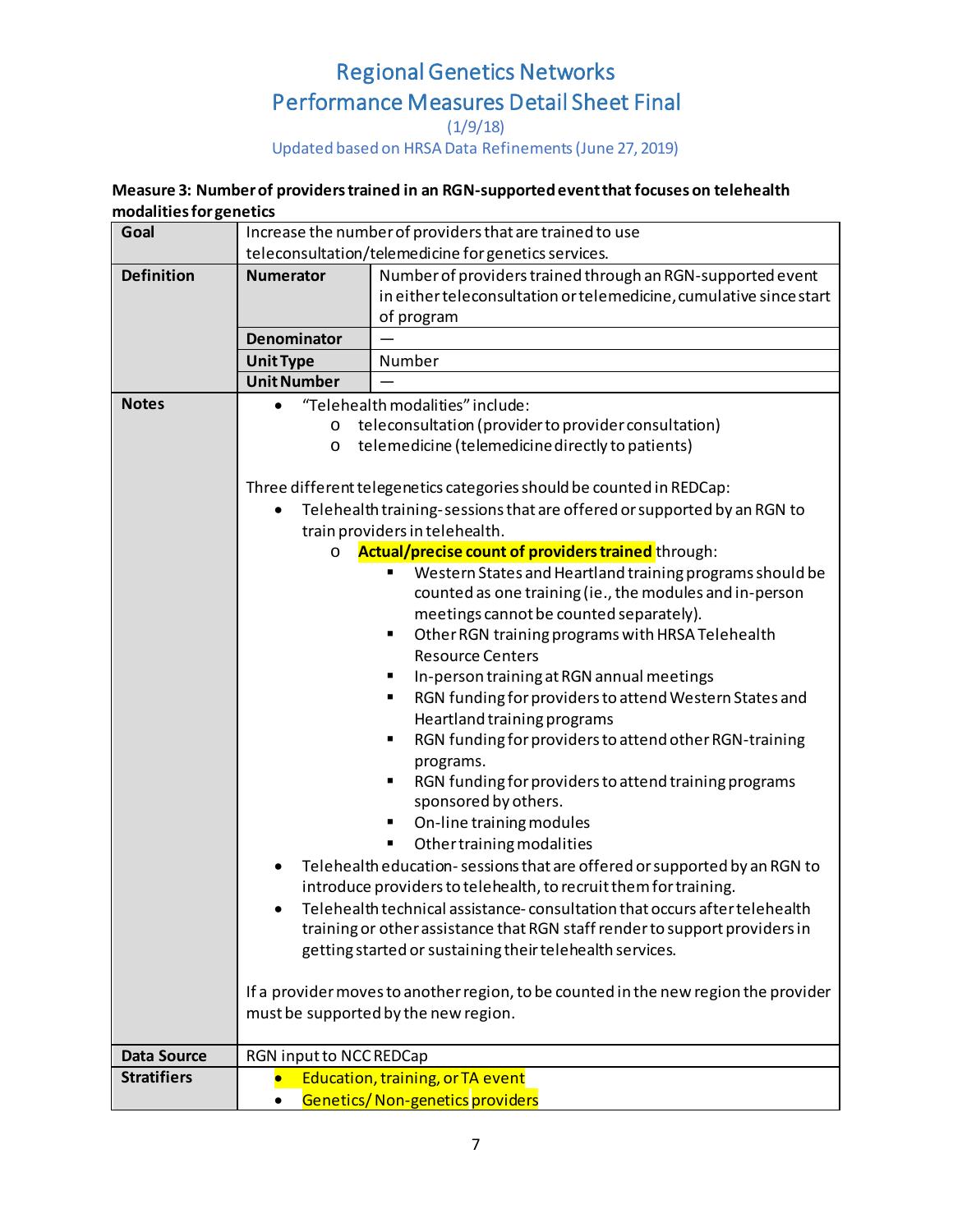(1/9/18)

| Provider specialty/type<br>$\circ$                                                                                                                                                                                                                                                                                                                                                                                                                                          |
|-----------------------------------------------------------------------------------------------------------------------------------------------------------------------------------------------------------------------------------------------------------------------------------------------------------------------------------------------------------------------------------------------------------------------------------------------------------------------------|
| Genetic providers: MD/DO, PhD, genetic counselors, other<br>(NPs, PAs, dietitians, and others that work in genetic<br>practices/settings, e.g., MSW)                                                                                                                                                                                                                                                                                                                        |
| Non-genetics healthcare providers:                                                                                                                                                                                                                                                                                                                                                                                                                                          |
| Primary care providers: (MD/DO pediatrics, family<br>medicine, internal medicine, general medicine)<br>NPs, PAs, dietitians, and others that work in<br>primary care practices/settings, e.g., MSW)<br>Non-genetics specialty (MD/DO cardiologist, etc.),<br>NPs, PAs, dietitians, and others that work in<br>specialty practices/settings, e.g., MSW)<br>Othersettings<br>Publichealth<br>$\Omega$<br>Other (Community Health Workers,<br>$\circ$<br>administrative staff) |
| Zip code for providers should be recorded for PRIMARY practice<br>$\circ$                                                                                                                                                                                                                                                                                                                                                                                                   |
| location site (one zip code) where they conduct telemedicine -<br>rurality, state, region.                                                                                                                                                                                                                                                                                                                                                                                  |
| Zip code for genetic counseling students or other professional<br>$\circ$<br>students (e.g., public health, medicine, nursing) should be recorded<br>for the school attended.                                                                                                                                                                                                                                                                                               |
| Provider works in a primary care setting Yes/No                                                                                                                                                                                                                                                                                                                                                                                                                             |
| CEUs, CMEs, MOCs awarded                                                                                                                                                                                                                                                                                                                                                                                                                                                    |
|                                                                                                                                                                                                                                                                                                                                                                                                                                                                             |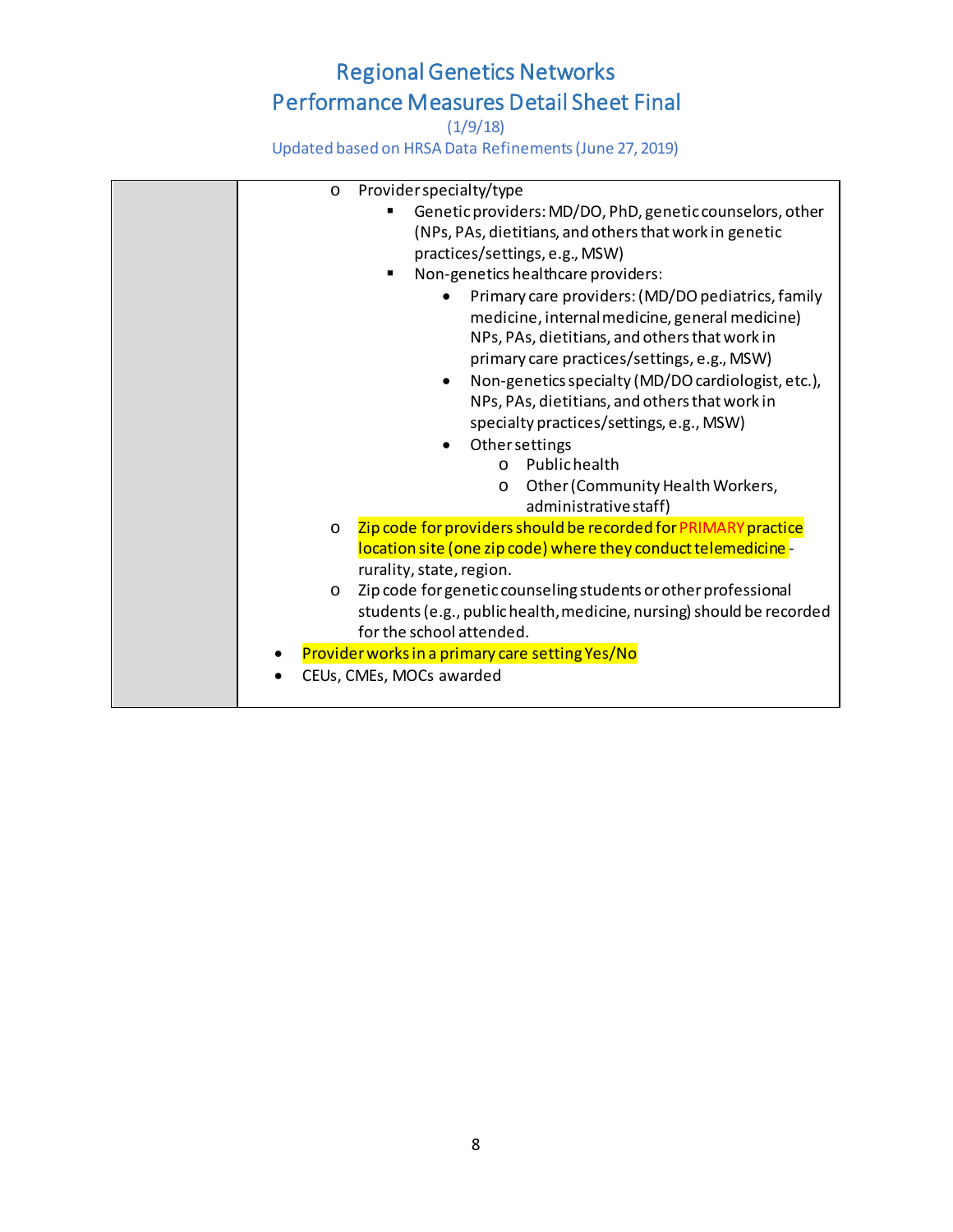### (1/9/18)

Updated based on HRSA Data Refinements (June 27, 2019)

### **Measure 4: Number of RGN sitesthat use telehealth modalities**

| Goal               | Increase the number of RGN-supported sites that use telehealth/telemedicine for |                                                                              |  |
|--------------------|---------------------------------------------------------------------------------|------------------------------------------------------------------------------|--|
|                    | genetics services.                                                              |                                                                              |  |
| <b>Definition</b>  | <b>Numerator</b>                                                                | Number of RGN sites that used/provided teleconsultation or                   |  |
|                    |                                                                                 | provided telemedicine for at least one genetics patient in the               |  |
|                    |                                                                                 | past year                                                                    |  |
|                    | <b>Denominator</b>                                                              |                                                                              |  |
|                    | <b>Unit Type</b>                                                                | Number                                                                       |  |
|                    | <b>Unit Number</b>                                                              |                                                                              |  |
| <b>Notes</b>       | RGN-supported sites may be                                                      |                                                                              |  |
|                    | Contractual<br>$\bullet$                                                        |                                                                              |  |
|                    | TA to site                                                                      |                                                                              |  |
|                    | O                                                                               | For inter-regional TA (between two or more regions), a duplicate             |  |
|                    |                                                                                 | count may occur.                                                             |  |
|                    | QI to site                                                                      |                                                                              |  |
|                    | \$                                                                              |                                                                              |  |
|                    | Equipment                                                                       |                                                                              |  |
|                    |                                                                                 | Follow-up to training                                                        |  |
|                    | <b>Site Count</b>                                                               |                                                                              |  |
|                    |                                                                                 | Telegenetic sites are defined as follows:                                    |  |
|                    |                                                                                 | $\circ$ the originating site is where the patient is seen from (home is a    |  |
|                    |                                                                                 | possible location);                                                          |  |
|                    | $\overline{O}$                                                                  | the distant site is where the specialist is based; and                       |  |
|                    | patient encounters via telephone should not be considered<br>O                  |                                                                              |  |
|                    | telegenetic services.                                                           |                                                                              |  |
|                    | Actual/Precise count of sites                                                   |                                                                              |  |
|                    | Collect separately for teleconsultation and telemedicine                        |                                                                              |  |
|                    | <b>Baseline</b>                                                                 |                                                                              |  |
|                    | O                                                                               | RGNs should report data from previous grant cycle (when                      |  |
|                    |                                                                                 | available), or collected in year 1, to provide a universe of telehealth      |  |
|                    |                                                                                 | sites in the region, regardless of RGN support                               |  |
|                    |                                                                                 | RGN-supported sites (numerator)                                              |  |
|                    | $\circ$                                                                         | RGNs will report only those sites that they support, and the year-           |  |
|                    |                                                                                 | over-year numerator change is what will be reported.                         |  |
|                    | Provider Count                                                                  |                                                                              |  |
|                    |                                                                                 | Actual/Precise count of providers supported by RGN activities                |  |
|                    | $\bullet$                                                                       | Provider works in a primary care setting Yes/No                              |  |
|                    |                                                                                 | If a provider moves to another region and the original site continues to     |  |
|                    |                                                                                 | provide telemedicine, the site will continue to be counted. If that provider |  |
|                    |                                                                                 | begins to provide telemedicine services and is supported by the new region,  |  |
|                    |                                                                                 | those visits would count in the new region.                                  |  |
| <b>Data Source</b> | RGN input to NCC REDCap                                                         |                                                                              |  |
| <b>Stratifiers</b> | <b>Sites</b>                                                                    |                                                                              |  |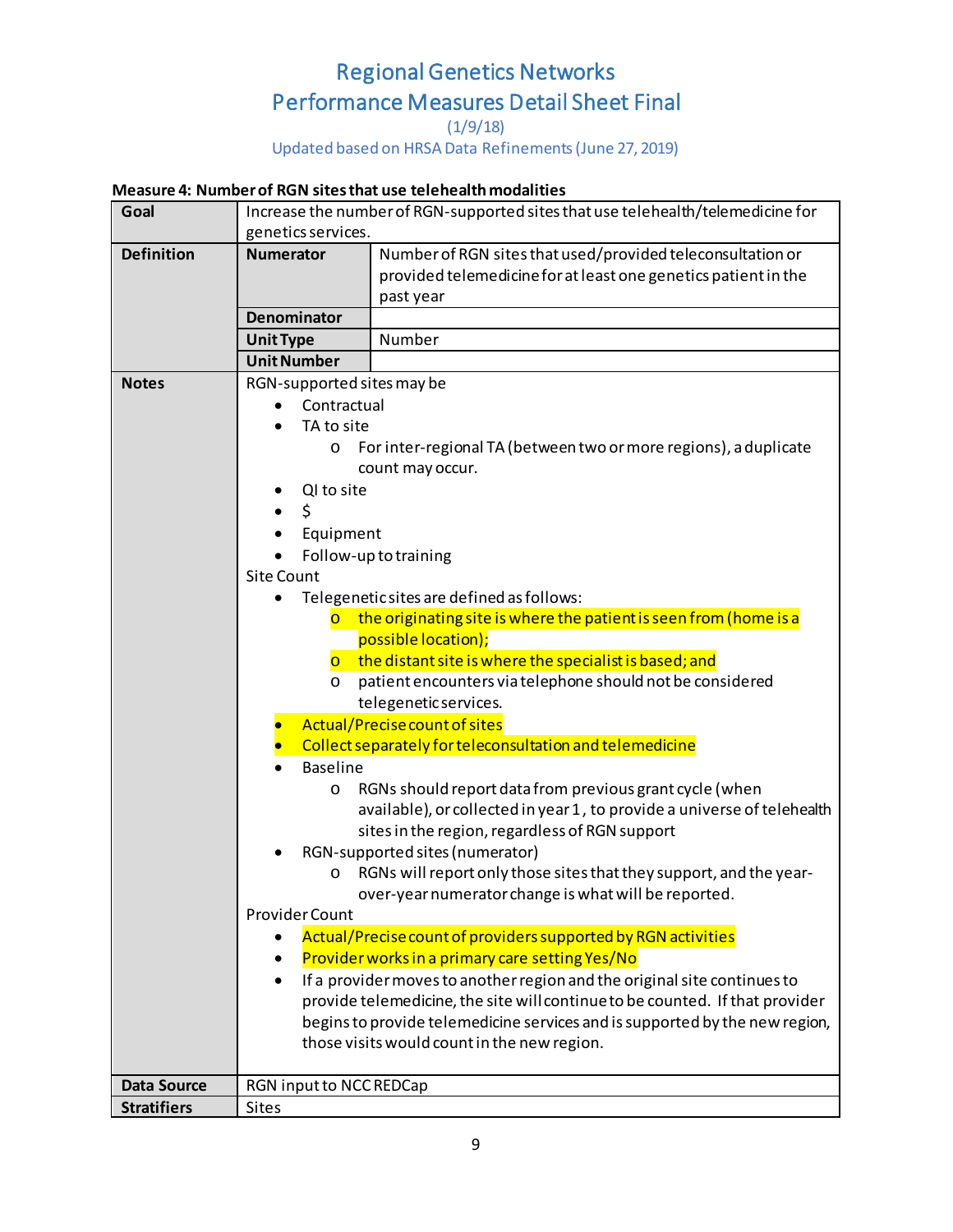(1/9/18)

| Site Type<br>$\bullet$                                                    |
|---------------------------------------------------------------------------|
| Genetics                                                                  |
| <b>Primary Care</b><br>$\bullet$                                          |
| Other specialties (e.g. cardiology, neurology)<br>$\bullet$               |
| Mixed type (primary and specialty care<br>$\bullet$                       |
| Patient home<br>$\bullet$                                                 |
| Modality<br>$\bullet$                                                     |
| Teleconsultation - provider to provider, including ECHO case              |
| consultations                                                             |
| o Telegenetics-provider to patient                                        |
| Provider Count                                                            |
| Specialty Type                                                            |
| Genetic providers: MD/DO, PhD, genetic counselors, other (NPs,<br>$\circ$ |
| PAs, dietitians, and others that work in genetic practices/settings,      |
| e.g., MSW)                                                                |
| Non-genetics healthcare providers:<br>$\circ$                             |
| Primary care providers: (MD/DO pediatrics, family<br>٠                    |
| medicine, internal medicine, general medicine) NPs, PAs,                  |
| dietitians, and others that work in primary care                          |
| practices/settings, e.g., MSW)                                            |
| Non-genetics specialty (MD/DO cardiologist, etc.), NPs, PAs,              |
| dietitians, and others that work in specialty                             |
| practices/settings, e.g., MSW)                                            |
| Othersettings<br>٠                                                        |
| Publichealth                                                              |
| Other (Community Health Workers, administrative                           |
| staff)                                                                    |
| Zip code for providers should be recorded for PRIMARY practice location   |
| site (one zip code) - rurality, state, region.                            |
| Medically underserved zip code checkbox - Yes/No                          |
|                                                                           |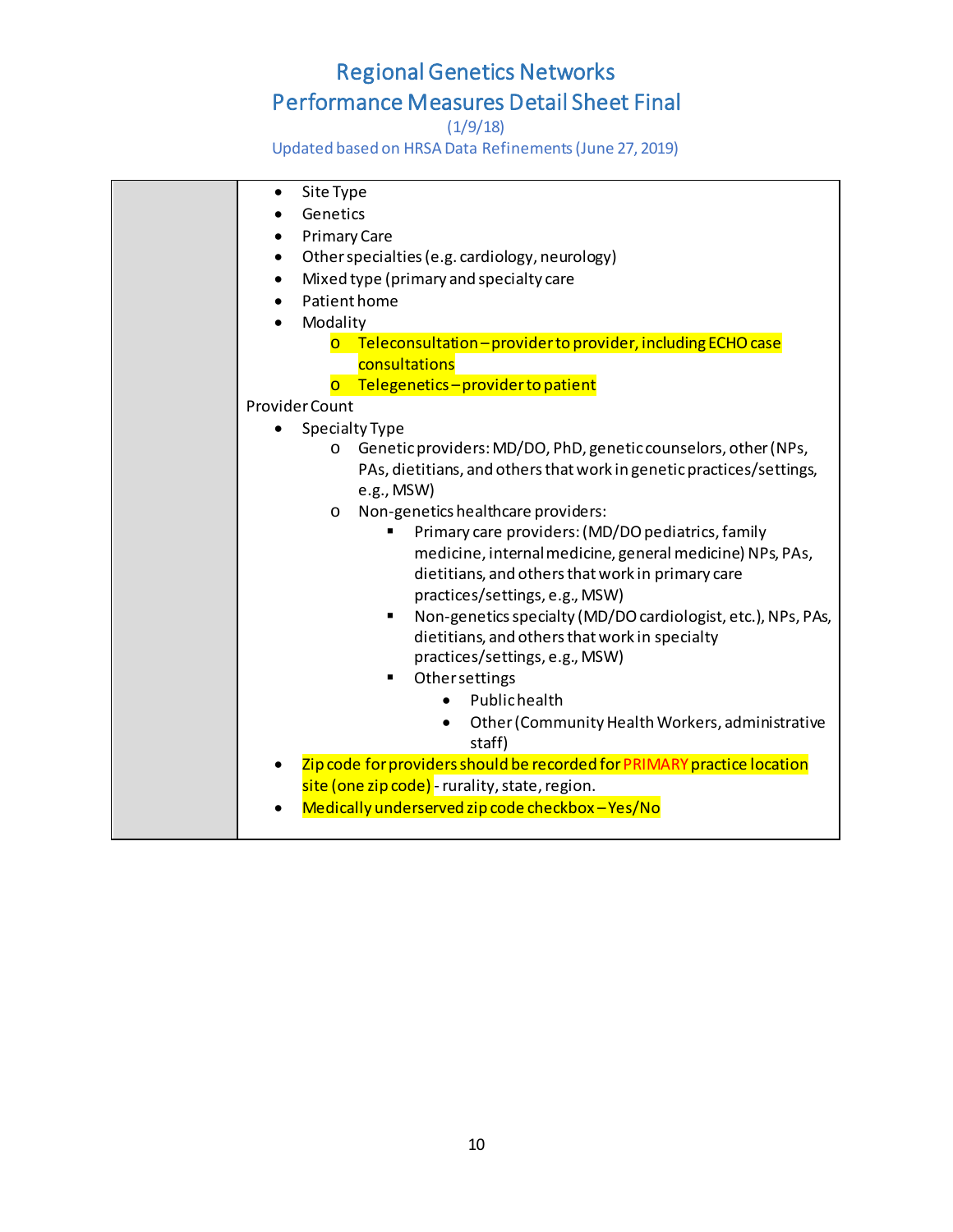(1/9/18)

Updated based on HRSA Data Refinements (June 27, 2019)

### **Measure 5: Number of patients for whom telehealth modalities for genetics were used**

| Goal               | Increase the number of patients receiving services through telehealth                     |                                                                                |  |
|--------------------|-------------------------------------------------------------------------------------------|--------------------------------------------------------------------------------|--|
| <b>Definition</b>  | <b>Numerator</b>                                                                          | Number of patients who were seen by an RGN-supported                           |  |
|                    |                                                                                           | provider using telemedicine and the number of patients for                     |  |
|                    |                                                                                           | whom and RGN geneticist provided teleconsultation                              |  |
|                    | <b>Denominator</b>                                                                        |                                                                                |  |
|                    | <b>Unit Type</b>                                                                          | Number                                                                         |  |
|                    | <b>Unit Number</b>                                                                        |                                                                                |  |
| <b>Notes</b>       | Counts of patients are for RGN-supported projects only.                                   |                                                                                |  |
|                    | All patients should be counted for RGN-supported:                                         |                                                                                |  |
|                    | HRSA-originated funding (subcontracts) and RGN salary support.                            |                                                                                |  |
|                    | MOU (agreement for the RGN to provide services to the clinic in exchange<br>$\bullet$     |                                                                                |  |
|                    |                                                                                           | the clinic will provide patient data)                                          |  |
|                    | $\bullet$                                                                                 | Telehealth training-Provider who received RGN-supported telehealth             |  |
|                    | training                                                                                  |                                                                                |  |
|                    |                                                                                           | Telehealth education sessions (RGN must demonstrate the correlation            |  |
|                    |                                                                                           | between the education and the provider who now sees patients via               |  |
|                    | telehealth)                                                                               |                                                                                |  |
|                    | TA (RGN must demonstrate the correlation between the TA and the                           |                                                                                |  |
|                    | provider)                                                                                 |                                                                                |  |
|                    | RGN-purchased equipment                                                                   |                                                                                |  |
|                    | <b>Patient Counts</b>                                                                     |                                                                                |  |
|                    | Counts of patients are for RGN-supported projects only.                                   |                                                                                |  |
|                    | O                                                                                         | Might not be an unduplicated or actual count; More likely to be                |  |
|                    | totals                                                                                    |                                                                                |  |
|                    |                                                                                           | For teleconsultation - if multiple patients are discussed during consultation, |  |
|                    | count all patients;                                                                       |                                                                                |  |
|                    | Inter-state/region and national counts are permissible here as long as those<br>$\bullet$ |                                                                                |  |
|                    | served can be tied to a RGN-supported program and should be attributed                    |                                                                                |  |
|                    |                                                                                           | to/counted by the supporting RGN.                                              |  |
|                    | RGNs should estimate/calculate the overlap of people counted in Measures<br>٠             |                                                                                |  |
|                    |                                                                                           | 2 and 5 because these numbers are being summed to establish the baseline       |  |
|                    | for the family/individuals served.                                                        |                                                                                |  |
| <b>Data Source</b> | RGN input to NCC REDCap                                                                   |                                                                                |  |
| <b>Stratifiers</b> | Individuals/Families                                                                      |                                                                                |  |
|                    |                                                                                           | • Zip code for individuals/families - rurality, state, region                  |  |
|                    |                                                                                           | If zip code cannot be submitted, medically underserved                         |  |
|                    |                                                                                           | individuals/families zip code checkbox-Yes/No                                  |  |
|                    |                                                                                           | Other medically underserved variables: race/ethnicity or                       |  |
|                    |                                                                                           | public/private insurance                                                       |  |
|                    |                                                                                           | Insurance coverage at time of encounter Yes/No (for                            |  |
|                    |                                                                                           | telemedicine only)                                                             |  |
|                    |                                                                                           | Public/Private (for telemedicine only)                                         |  |